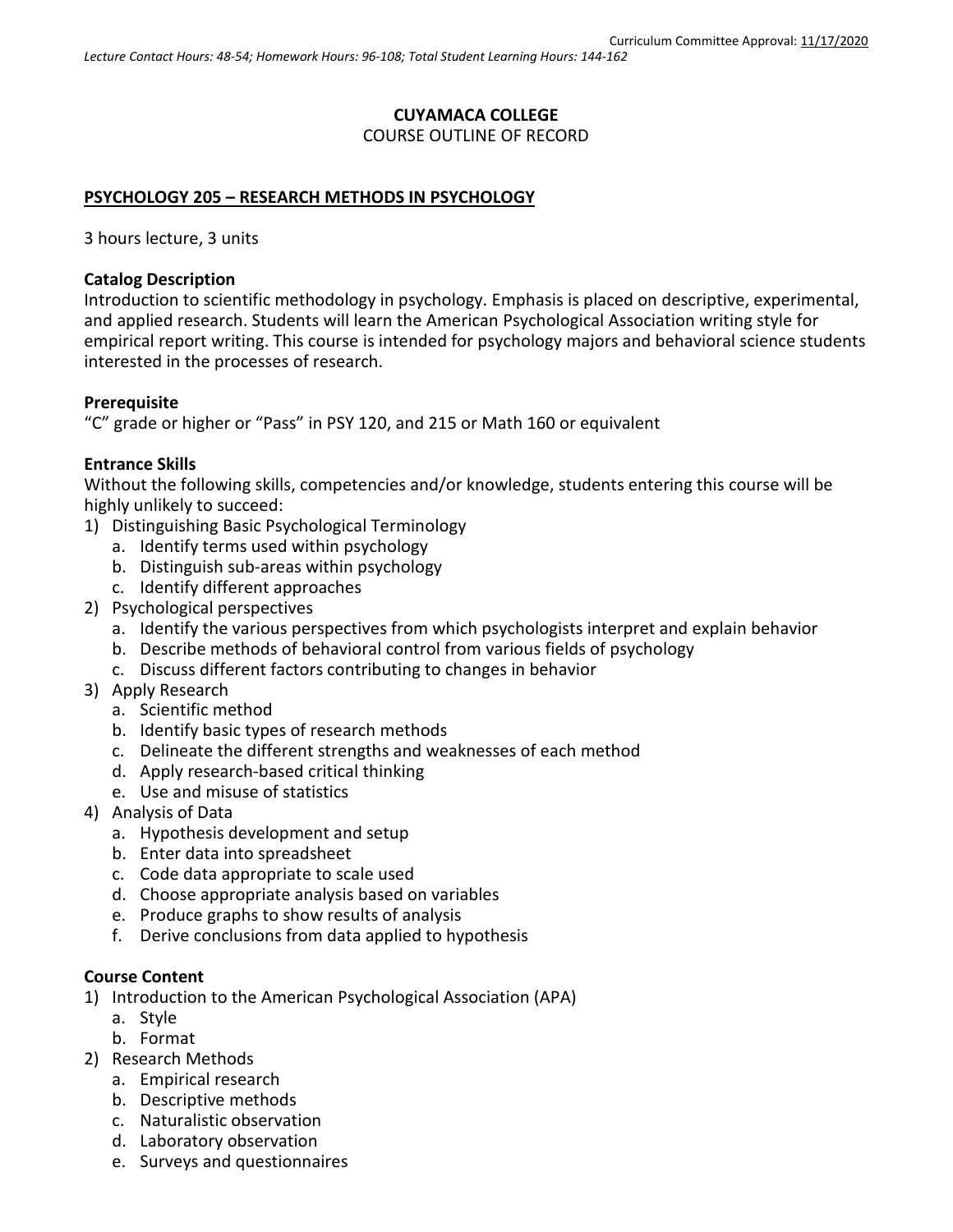- f. Case studies
- g. Correlation studies
- h. Archival research
- i. Qualitative versus quantitative research
- 3) Experimental Design
	- a. Experimental methods
	- b. Independent groups
	- c. Random groups
	- d. Control
	- e. Placebos
	- f. Double blind
	- g. Yoked control
	- h. Dependent groups
	- i. Complex designs
	- j. Factorial designs
	- k. Interaction
	- l. Meta analysis
- 4) Applied Methods
	- a. N=1 designs
	- b. Applied Behavior Analysis
- 5) Ethics in psychological research
	- a. Human participants
	- b. Institutional review boards
	- c. Informed consent
	- d. Debriefing
- 6) Animal participants
	- a. Humane treatment
	- b. Institutional Review Boards
- 7) Writing psychological reports
	- a. APA style
	- b. Presentations and publications

# **Course Objectives**

Students will be able to:

- 1) Define, describe, and employ the American Psychological Association (APA) style and format in order to write empirical reports.
- 2) Distinguish among the descriptive methods in empirical research in order to determine appropriate research methods.
- 3) Differentiate between qualitative and quantitative research methods in order to determine appropriate research methods.
- 4) Compare strengths and limitations of experimentally based research designs in order to determine appropriate research methods.
- 5) Propose experimental research designs incorporating independent groups, dependent groups, complex designs and applied methods in order to conduct research.
- 6) Apply appropriate research designs to test hypotheses.
- 7) Design and conduct experiments following appropriate ethical treatment of human and animal participants in behavioral research guidelines.

# **Method of Evaluation**

A grading system will be established by the instructor and implemented uniformly. Grades will be based on demonstrated proficiency in subject matter determined by multiple measurements for evaluation, one of which must be essay exams, skills demonstration or, where appropriate, the symbol system.